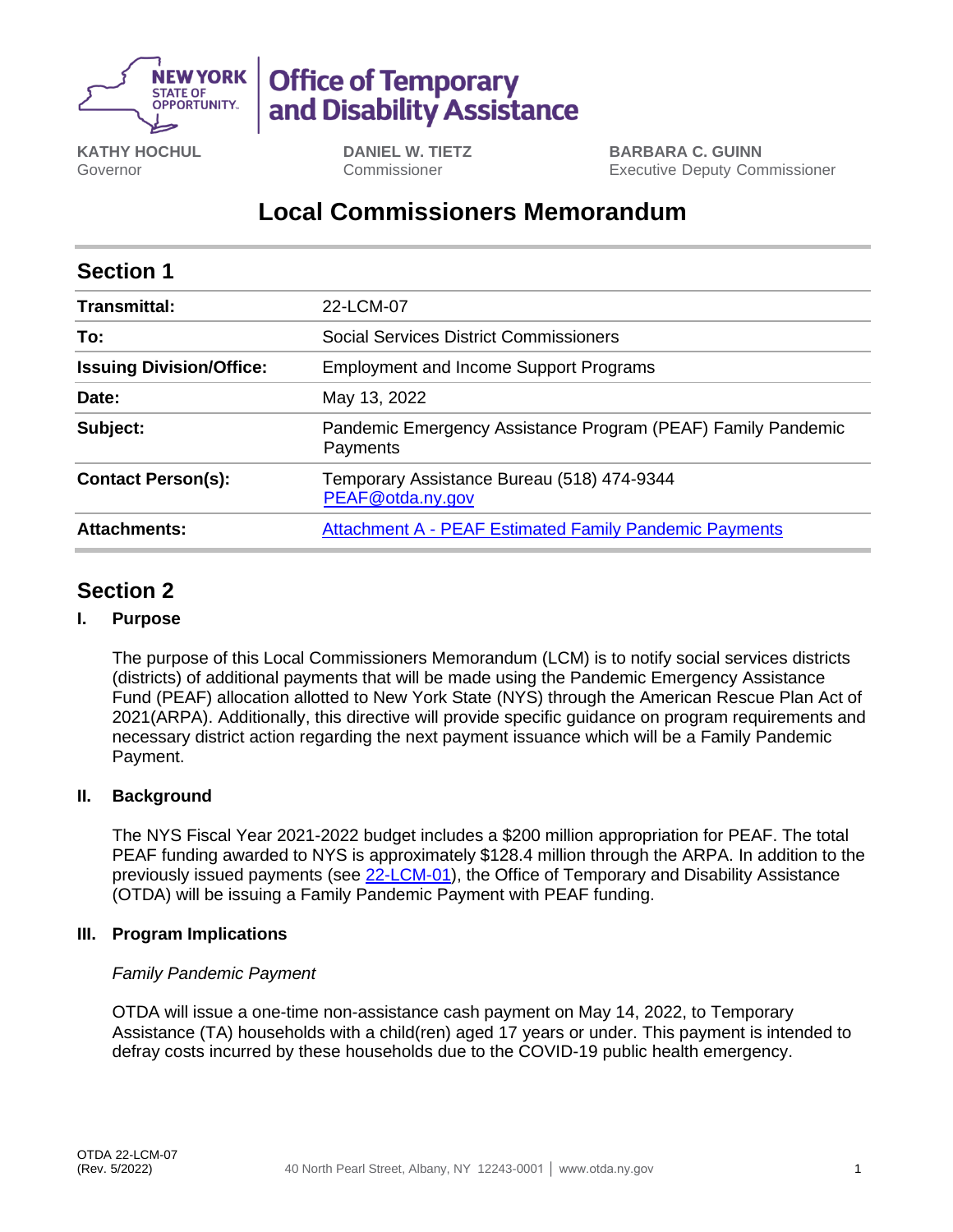TA households meeting all of the following eligibility criteria will receive a payment of \$250 per household:

- The open TA case contains a child who was active on the case during the month of April 2022;
- The child is aged 17 years or under at any time during the month of April 2022; and,
- The TA case remains open on the date of payment issuance.

Estimated Family Pandemic Payments for each district are reflected in Attachment A but are subject to change. These values are based on the estimated number of eligible TA households in each district.

OTDA will issue these payments directly to the Electronic Benefit Transfer (EBT) cash account of the TA case. Households eligible for these one-time non-assistance payments will receive a letter from NYS OTDA informing them of the payment and of their rights to an OTDA Administrative Review. Consistent with the process for issuing TA benefits, districts will issue the payments first and submit claims for reimbursement of these monies later.

#### *PEAF payments will*:

- have no effect on the household's eligibility or benefit amounts for TA, Supplemental Nutrition Assistance Program (SNAP), or Home Energy Assistance Program (HEAP);
- not be part of the regular recurring TA grant;
- be excluded from the TA standard of need;
- be excluded as income to the TA and SNAP household;
- be excluded from TA and SNAP resource limits;
- be excluded from the State sixty-month time limit for TA;
- not be offset by Child Support Collections;
- not offset TA or SNAP overpayments;
- not be subject to overpayment determinations/calculations; and
- not be included in Interim Assistance Reimbursement (IAR).

Questions regarding TA or SNAP implications may be directed to the TA Bureau.

#### **IV. System Implications**

#### *Rest of State (ROS) System Specifications*:

The Family Pandemic Payment will be issued to eligible TA households as an unrestricted one-time single issuance via a Welfare Management System (WMS) mass authorization to recipients on their EBT cards. This payment will be issued on May 14, 2022.

Upstate Systems issued a General Information System Message (GIS) [22 TA/WMS021](http://otda.state.nyenet/dta/resources/GIS/2022/22WMS021.pdf) with detailed information on payment issuances, special claiming codes, and exception reports from which districts may need to issue manual payments.

*Benefit Issuance and Control System (BICS)*:

A BICS composite item has been created to identify the PEAF Family Pandemic Payment on the BICS monthly composite rolls.

#### • OTHER-NON-ASSIST-PEAF- GEN

All PEAF expenditures will appear on the RF2, Schedule A composite for informational purposes only. The new PEAF composite item will not interface to the Automated Claiming System (ACS).